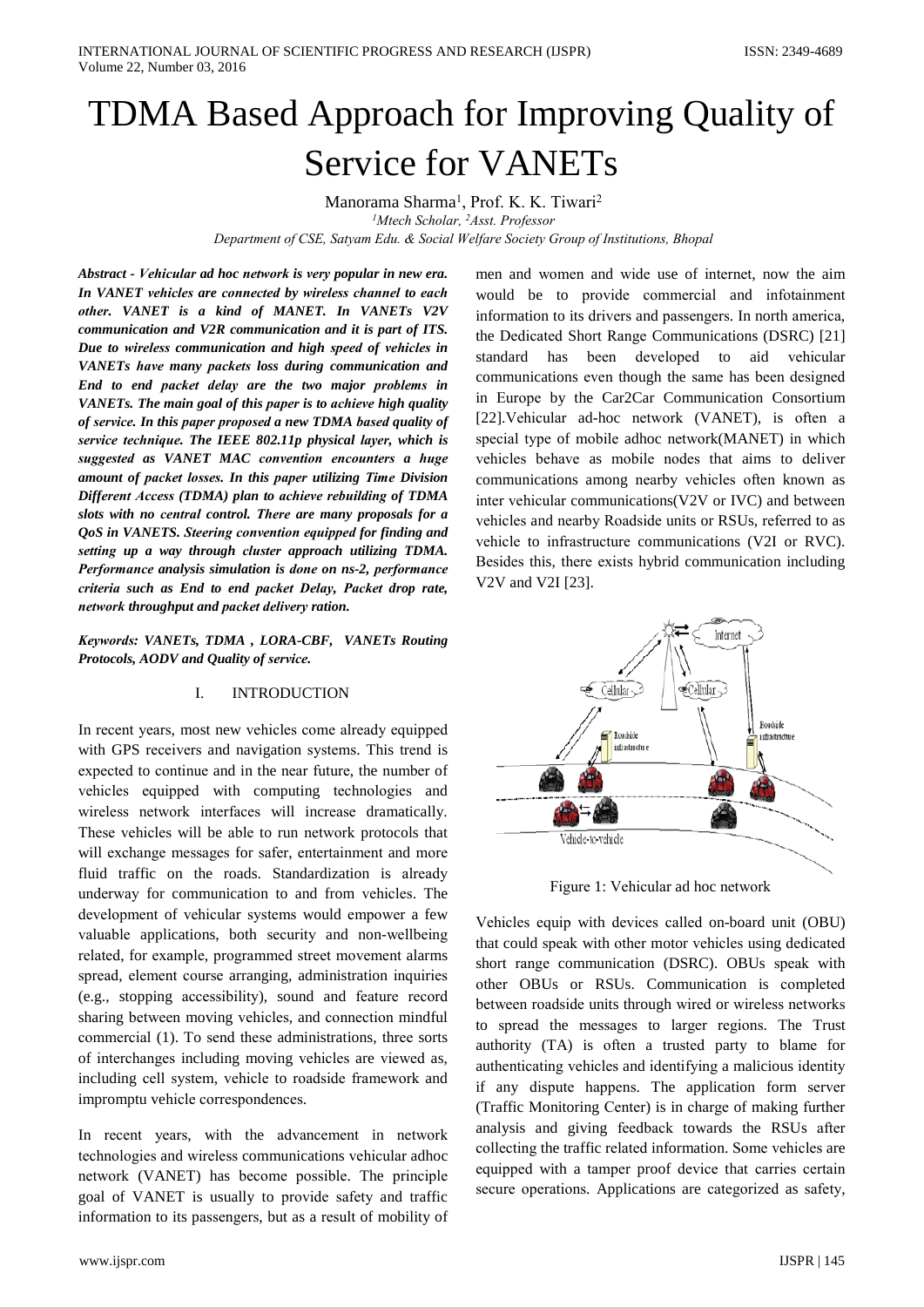transport efficiency and information /entertainment applications.

The term Quality of Service (QoS) is the measure of administration used to express the level of execution gave to clients [12]. The principle point of QoS provisioning is to accomplish a more deterministic system conduct, by doing as such the data conveyed by the system can be better conveyed and system assets can be better used. In any case, there still remains a huge test to give QoS arrangements and keep up end-to-end QoS with high versatility in VANETs.

OoS steering ordinarily includes two errands: gathering and keeping up a la mode state data about the system what's more, discovering doable ways for an association taking into account its QoS necessities [7]. To bolster QoS, an administration can be described by an arrangement of quantifiable pre indicated administration prerequisites, for example, least data transfer capacity, greatest deferral, most extreme postponement difference and greatest parcel misfortune rate. QoS directing methodology is not by any stretch of the imagination joined by any ordinary MANET steering conventions. However there are a few examines that endeavor to join such methodologies inside VANET routing protocols.

#### **QUALITY OF SERVICES (QoS)** Π.

Quality of service  $(QoS)$  is the performance level of a service offered by the network to the user. [8] The goal of QoS provisioning is to achieve a more deterministic network behavior, so that information carried by the network can be better delivered and network resources can be better utilized [1-3], [6], [11, 12], [15, 16]. A network or a service provider can offer different kinds of services to the users. Here, a service can be characterized by a set of measurable Pre specified service requirements such as minimum bandwidth, maximum delay, maximum delay variance (jitter), and maximum packet loss rate. After accepting a service request from the user, the network has to ensure that service requirements of the user's flow are met, as per the agreement, throughout the duration of the flow (a packet stream from the source to the destination)  $[11, 13]$ .

### $III.$ RELATED WORK FOR PROVIDING OoS **SUPPORT**

#### $(i)$ Hard state vs soft state resource reservation:

QoS resource e reservation is one of the very important components of any OoS framework (a OoS framework is a complete system that provides required/promised services to each user or application). It is responsible for reserving resources at all intermediate nodes along the path from the source to the destination as requested by the QoS session.

QoS resource reservation mechanisms can be broadly classified into two categories, hard state and soft state reservation mechanisms. In hard state resource reservation schemes, resources are reserved at all intermediate nodes along the path from the source to the destination throughout the duration of the OoS session. If such a path is broken due to network dynamics, these reserved resources have to be explicitly released by a deallocation mechanism. Such a mechanism not only introduces additional control overhead, but may also fail to release resources completely in case a node previously belonging to the session becomes unreachable. Due to these problems soft state resource reservation mechanisms, which maintain reservations only for small time intervals, are used. These reservations get refreshed if packets belonging to the same flow are received before the timeout period. The soft state reservation timeout period can be equal to packet interarrival time or a multiple of the packet inter-arrival time. If no data packets are received for the specified time interval, the resources are deallocated in a decentralized manner without incurring any additional control overhead. Thus no explicit tear down is required for a flow. The hard state schemes reserve resources explicitly and hence at high network loads, the call-blocking ratio will be high, where as soft state schemes provide high call acceptance at a gracefully degraded fashion.

 $(ii)$ Stateful vs stateless approach:

In the Stateful approach, each node maintains either global state information or only local state information, while in the case of stateless approach no such information is maintained at the nodes. State information includes both the topology information and the flow-specific information. If global state information is available, the source node can use a centralized routing algorithm to route packets to the destination. The Performance of the routing protocol depends on the accuracy of the global state information maintained

at the nodes. Significant control overhead is incurred in gathering and maintaining global state information. On the other hand, if mobile nodes maintain only local state information (which is more accurate), distributed routing algorithms can be used. Even though control overhead incurred in maintaining local state information is low, care must be taken to obtain loop-free routes. In the case of stateless approach, neither flow-specific nor link specific state information is maintained at the nodes. Though the stateless approach solves the scalability problem permanently and reduces the burden (storage and computation) on nodes, providing QoS guarantees becomes extremely difficult.

 $(iii)$ Hard QoS vs soft QoS approach: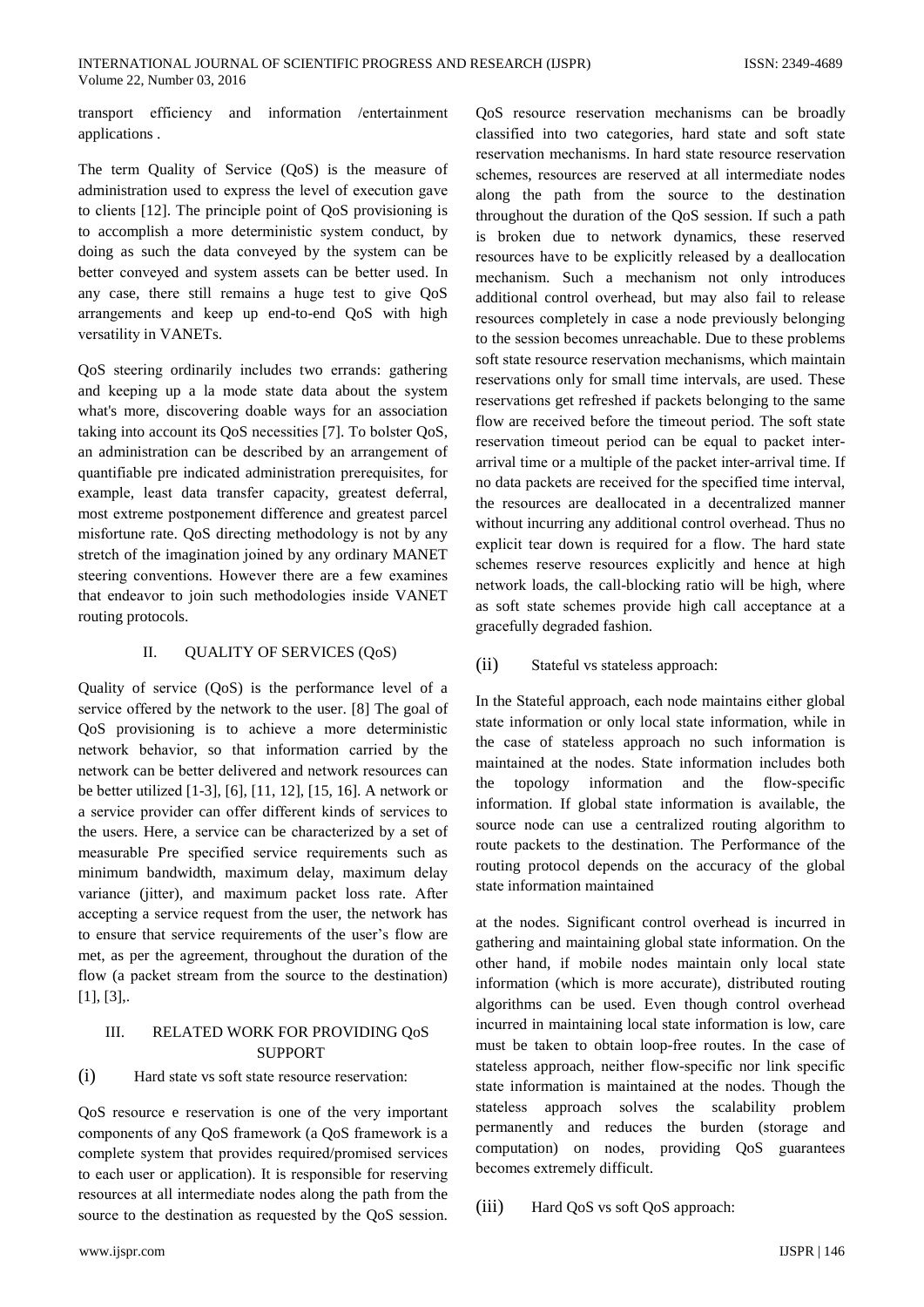The QoS provisioning approaches can be broadly classified into two categories, hard QoS and soft QoS approaches. If QoS requirements of a connection are guaranteed to be met for the whole duration of the session, the QoS approach is termed as hard QoS approach. If the QoS requirements are not guaranteed for the entire session, the OoS approach is termed as soft QoS approach. Keeping network dynamics of AWNs in mind, it is very difficult to provide hard OoS guarantees to user applications. Thus, QoS guarantees can only be given within certain statistical bounds. Almost all OoS approaches available in the literature provide only soft QoS guarantees.

Proposed TDMA based Ouality of Service Scheme

TDMA (Time Division Multiple Access), that is a traditional procedure for remote correspondence, can give the collision-free packet transmission regardless of the activity load. There exist a various studies for utilizing TDMA in a specially appointed system however none of them considered the self-governing way of versatile hosts. Subsequently, it is unrealistic to ensure appointing time spaces for new part joining the system. Some couple of ordinary protocols<sup>[24]</sup>[25] that distribute time spaces for another part joining the system demonstrated poor channel use just on the grounds that they give the required time openings for the new part hub which thus causes bunches of unassigned openings.

In our proposed design, vehicles inside of the same transmission extend and moving towards the same direction from cluster. Every last vehicle can either be a Cluster head (CH), gateway and ordinary member (OM). The hub in our plan be that as it may, is in three mode; transmitting mode ( $T_{\text{rmod}}$ ), accepting mode ( $A_{\text{mod}}$ ) and CH mode.

Trmod: 1: for node *ninitial* to transmits a data packet to its Cluster Head in time slot  $t_s$  s,: else 0.

Cmod: 1: for node nhead to apportion spaces to it

individuals and transmit information packets to neighbors cluster in slots  $t_s$ , : else 0.

Amode: 1: for hub  $n_{\text{join}}$  to gets an information parcel from its source hub in time opening  $t_s$ , : else, 0

Node in transmission mode for case; Node(Snode) needs to save an adequate OoS route to forward packet to destination hub Dn through CH by consolidating the required number of accessible transfer speed (openings) for that Qos\_Route outline.

In every edge, the first run through opening is being saved for a given versatile vehicle to transmit a security related messages to the CH with N hubs present in the system bunch. In any case, the CH gets a chance to transmit the

www.ijspr.com

control message on CCH to neighboring bunches and to the destination. The control message incorporates the accompanying data showed in the state Diagram below.

As an aftereffect of exchanging this sort of data between adjacent neighbors, every last node inside of the system is aware of the unallocated spaces in the edge which empowers it to allocate among the spaces to itself.



Figure 2: Node State transmission state machine

At last, the CH uses a long range transmission power when it needs to trade data with its neighboring CHs. At whatever point a CH needs communication with its group part; it picks a short range transmission energy to accumulate/transmit wellbeing messages over information channel utilizing upstream-TDMA/downstream-telecast strategy embraced. Substantially more, the CH assigns the available information channels towards the group part hubs for the non-realtime traffics. In this manner, each CH decides the TDMA outline structure in light of the quantity of OMs inside of the group. In this manner, to show the security related messages inside of the group, the CH utilizes its accessible smaller than normal openings to telecast the message on CH from the TDMA outline.

The route discovery would be an expansion of AODV and area demand instrument of LORA-CBF [6], to which QoS components are inserted in the determination and ensuring OoS administration in the movement administration.

Ordinarily, the OoS is infer regarding throughput, parcel misfortune and normal postponement for a given data transmission allotment. Accordingly, at present, our proposition would rely on upon two stages: neighborhood accessibility data and OoS route request.

#### **IV SIMULATION RESULTS**

Simulation is perform on network simulator (NS-2), NS-2 is powerful research tool for wireless network such as MANETs, VANETs and SANETs etc. In simulation 30 vehicular nodes are used, time simulation time is 100 second and AODV routing protocols is used for both existing QoS as well as for our proposed TDMA based QoS Network. Performance is measure in on the base of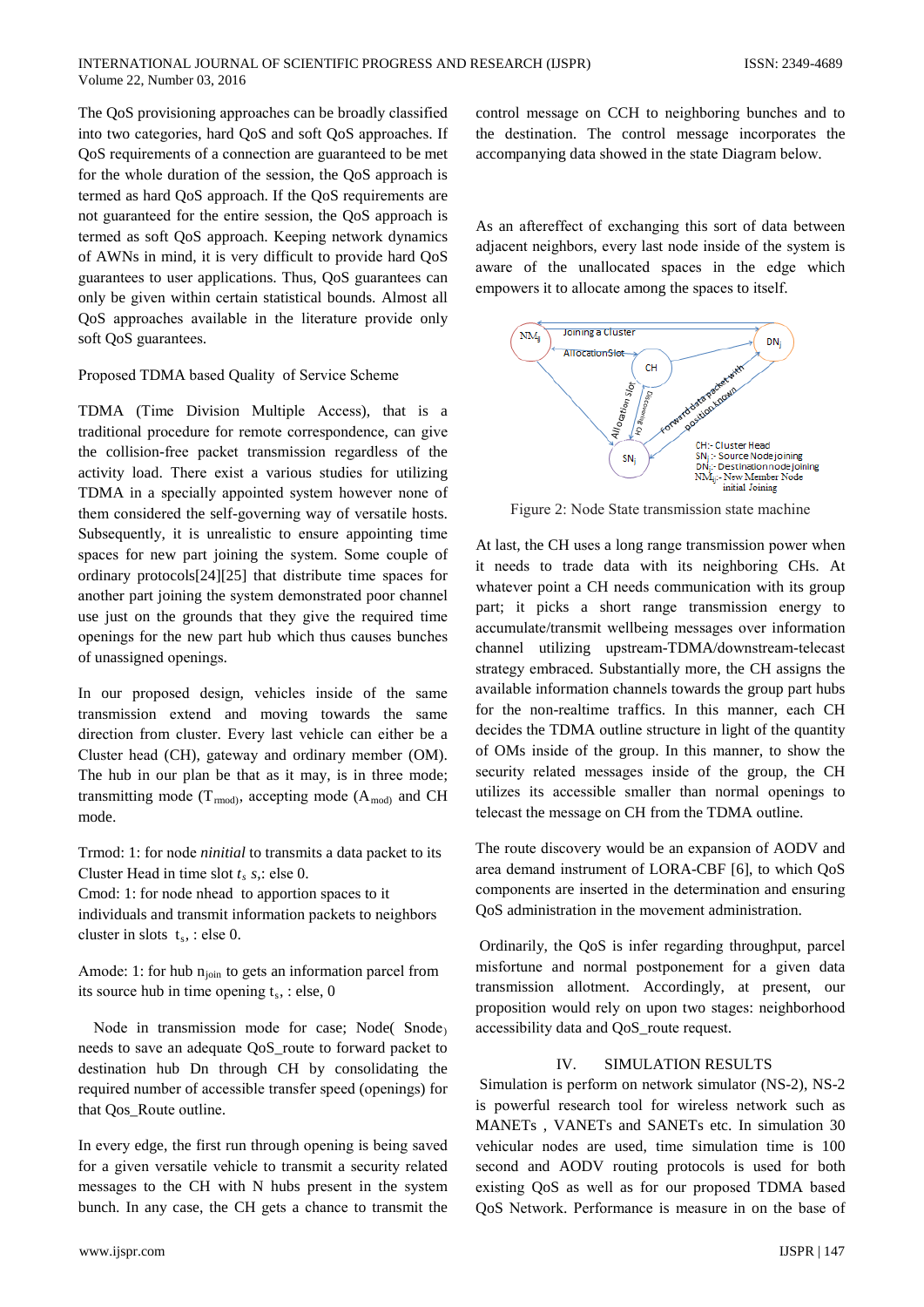network throughput, packet drop rate, end to end packet delay, packet delivery fraction percentage.

#### End to End packet delay 1.

Packet delay or propagation delay is traveling time of signal from source node to destination node. Figure 3 show the end to end delay of packet, in case of old QoS network having more delay with compare to proposed TDMA based QoS network.



Figure 3: End to end delay of packet, in case of old QoS network and proposed TDMA based QoS network.

## 2. Packet Drop Rate:

Figure 4 shows the packet drop rate of both old network and proposed, in proposed network minimize the packet drop which improve network performance.



Figure 4: Packet Drop Rate comparison between old QoS based Network Vs proposed TDMA based QoS Network

3. Network Throughput:

Network throughput is measure as per unit successful transmission of packet. Network throughput is also improve in case of TDMA base network with compare to previous network which shown in figure 5



- Figure 5: Network Throughput Comparison between old QoS based N/W Vs proposed TDMA based QoS N/W
- 4. Packet delivery Fraction (Ratio)

Packet delivery fraction is a ration between total number packet successfully received to the total number packet transmit in the network which shown in figure 6.



Figure 7: Packet delivery fraction comparison between old QoS based N/W Vs proposed TDMA based QoS N/W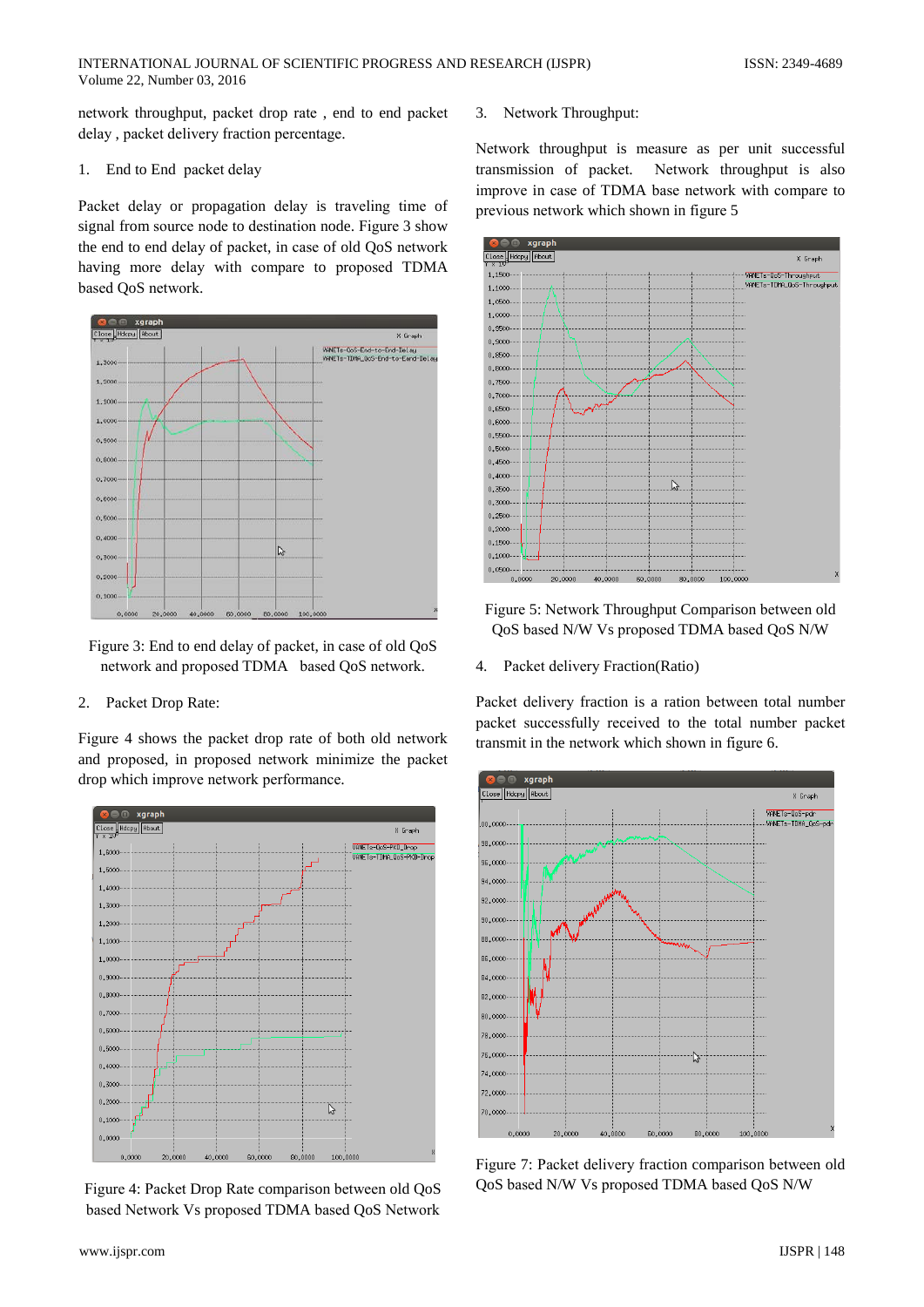#### $V_{\cdot}$ **CONCLUSION**

The main concern in VANETs is to achieve high quality of service. Lots of protocols are design for Qos and researchers work at deferent layer of OSI model to achieve the Quality of service, some the work at data link layer and Network layer. All of the protocol gives great improvement in the QoS in VANETs our proposed TDMA based QoS is work at the data link layer of OSI model and it shows improvement in quality of service with compare to previous methods. There are still many of the areas where the impotents are possible in VANETs.

## **REFERENCES**

[1] S. Dashtinezhad, T. Nadeem, B. Dorohonceanu, C. Borcea, P. Kang, and L. Iftode, "Trafficview: A driver assistant device for traffic monitoring based on car-tocar communication," in Proceedings 59th IEEE Semiannual Vehicular Technology Conference, Milan, Italy, May 2004, pp. 2946-2950.

[2] CarTel, MIT, http://cartel.csail.mit.edu.

[3] O. Riva, T. Nadeem, C. Borcea, and L. Iftode, "Contextaware migratory services in ad hoc networks," IEEE Transactions on Mobile Computing, vol. 6, no. 12, pp. 1313-1328, December 2007.

[4] C. Lochert, H. Hartenstein, J. Tian, H. F'ußler, D. Hermann, and M. Mauve, "A routing strategy for vehicular ad hoc networks in city environments," in Proceedings IEEE Intelligent Vehicles Symposium, Columbus, OH, USA, June 2003, pp. 156–161.

[5] D. B. Johnson and D. A. Maltz, "Dynamic source routing in ad hoc wireless networks," Mobile Computing, vol. 353, no. 5, pp. 153-161, 1996.

[6] B. Karp and H. T. Kung, "GPSR: greedy perimeter stateless routing for wireless networks," in Proceedings 6th International Conference on Mobile Computing and Networking, Boston, MA, USA, August 2000, pp. 243-254.

[7] T. V. Lakshman, A. Neidhardt, and T. Ott, "The drop from front strategy in TCP and TCP over ATM," in Proceedings IEEE International Conference on Computer Communications (INFOCOM), Los Angeles, CA, USA, March 1996, pp. 1242-1250.

[8] S. Floyd and V. Jacobson, "Random early detection gateways for congestion avoidance,"

IEEE/ACM Transactions on Networking, vol. 1, no. 4, pp. 397-413, August 1993.

[9] C. E. Perkins and P. Bhagwat, "Highly dynamic destinationsequenced distance vector

routing (DSDV) for mobile computers," in Proceedings ACM Conference on Communications Architectures, Protocols and Applications, London, United Kingdom, September 1994, pp. 234-244.

[10] P. Bose, P. Morin, I. Stojmenovic, and J. Urrutia, "Routing with guaranteed delivery in ad hoc wireless networks," ACM Wireless Networks, vol. 7, no. 6, pp. 609–616, November 2001.

[11] F. Kuhn, R.Wattenhofer, Y. Zhang, and A. Zollinger, "Geometric ad-hoc routing: Of theory and practice," in Proceedings 22nd Annual Symposium on Principles of Distributed Computing, Boston, MA, USA, July 2003, pp. 63-72.

[12] B.-C. Seet, G. Liu, B.-S. Lee, C.-H. Foh, K.-J. Wong, and K.-K. Lee, "A-STAR: A mobile ad hoc routing strategy for metropolis vehicular communications," NETWORKING, Networking Technologies, Services, and Protocols, vol. 3042, pp. 989-999, April 2004.

[13] M. Jerbi, R. Meraihi, S.-M. Senouci, and Y. Ghamri-Doudane, "GyTAR: improved greedy traffic aware routing protocol for vehicular ad hoc networks in city environments," in Proceedings 3rd ACM International Workshop on Vehicular Ad Hoc Networks (VANET), Los Angeles, CA, USA, September 2006, pp. 88-89.

[14] H. Wu, R. Fujimoto, R. Guensler, and M. Hunter, "MDDV: A Mobility-Centric Data Dissemination Algorithm for Vehicular Networks," in Proceedings 1st ACM International Workshop on Vehicular Ad Hoc Networks (VANET). Philadelphia, PA, USA: ACM, October 2004, pp. 47-56.

[15] H. F ußler, J. Widmer, M. K asemann, M. Mauve, and H. Hartenstein, "Contention-based forwarding for mobile ad hoc networks," Elsevier Ad Hoc Networks, vol. 1, no. 4, pp. 351-369, November 2003.

[16] S. Cen, P. C. Cosman, and G. M. Voelker, "End-to-end differentiation of congestion and wireless losses," IEEE/ACM Transactions on Networking, vol. 11, no. 5, pp. 703-717, October 2003.

[17] Z. Mo, H. Zhu, K. Makki and N. Pissinou, "MURU: A multi-hop routingprotocol for urban vehicular ad hoc networks," in Mobile and UbiquitousSystems: Networking & Services, 2006 Third Annual InternationalConference on, 2006, pp. 1-8.

[18] S. Naeimi, H. Ghafghazi, C. O. Chow and H. Ishii, "A Survey on the Taxonomy of Cluster-Based Routing Protocols for Homogeneous Wireless Sensor Networks," Sensors, vol. 12, pp. 7350-7409, 2012.

[19] S. Wang, C. Chou, C. Lin and C. Huang, "The GUI User Manual for theNCTUns 6.0 Network Simulator and Emulator," National Chiao TungUniversity, Tajwan, 2010.

[20] H. Su and X. Zhang, "Clustering-Based Multichannel MAC Protocols forQoSProvisioningsOver Vehicular< emphasis emphasistype=," VehicularTechnology, IEEE Transactions on, vol. 56, pp. 3309-3323, 2007.

[21] Dedicated Short Range Communications (DSRC). Available: http://grouper.ieee.orglgroups /scc32/dsrc/index.html

[22] Car 2 Car Communication Consortium. Available: http://www.car-2-car.org/